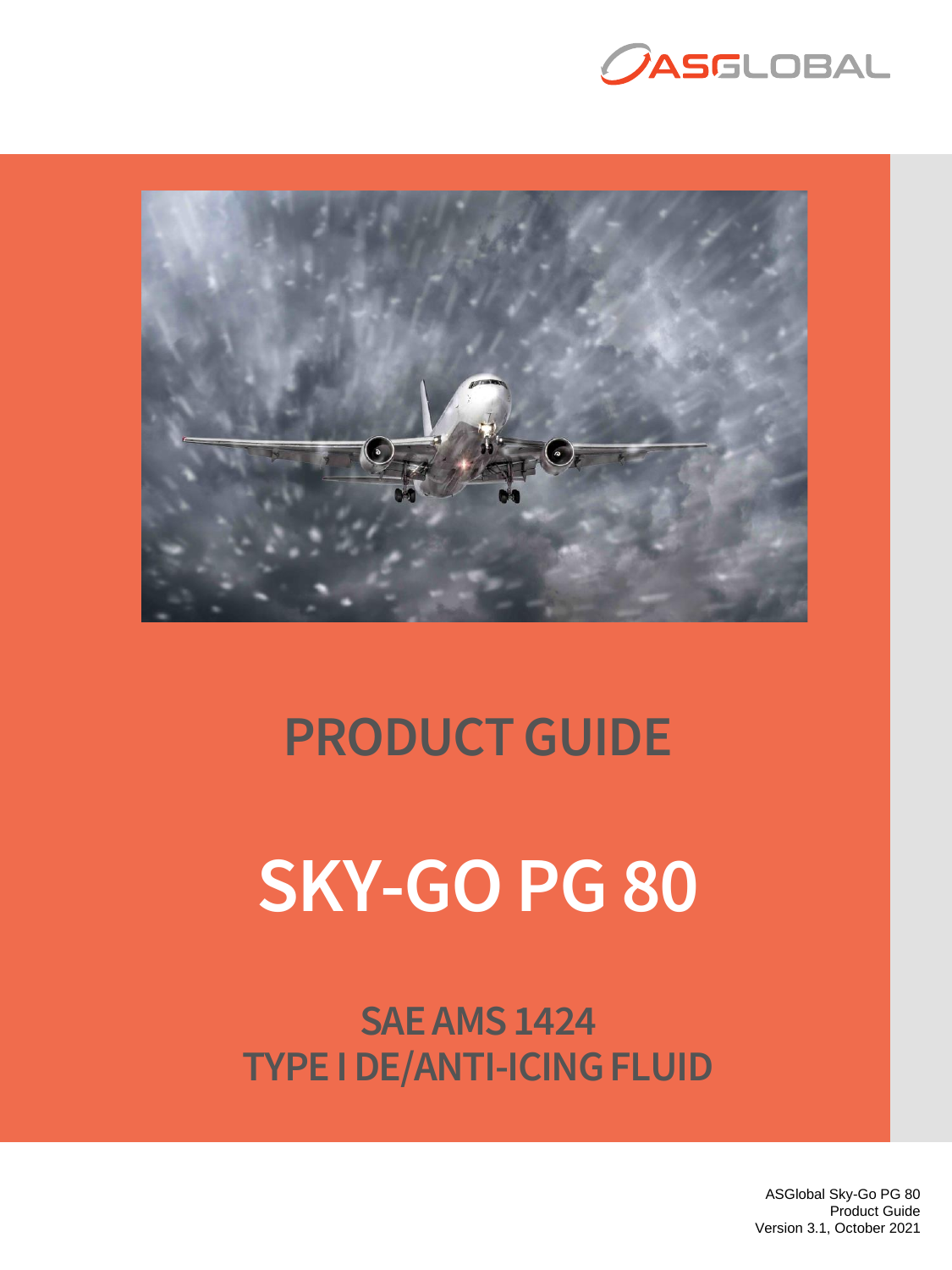

*This page is intentionally left blank.*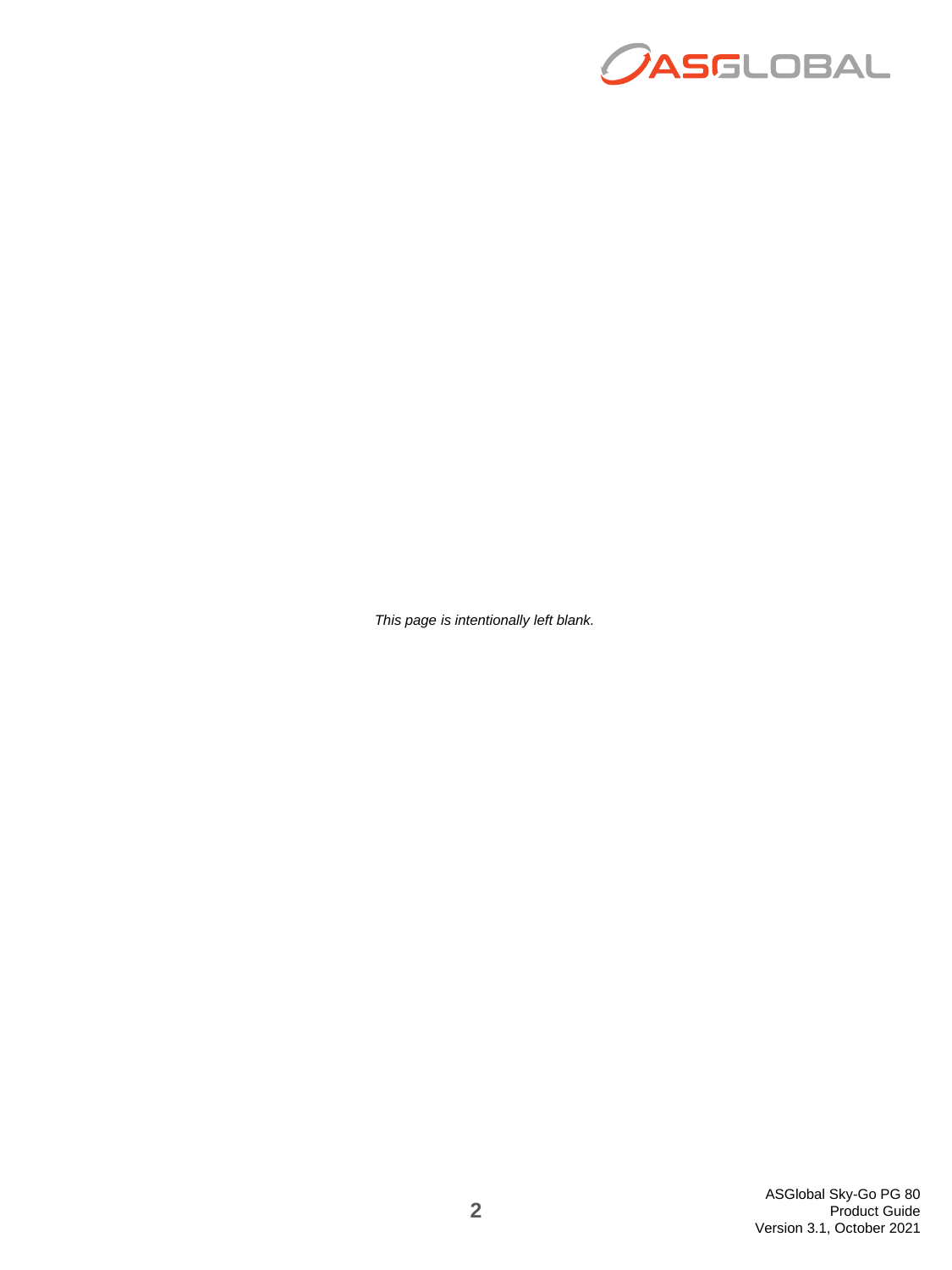

# **Table of Contents**

|                                                    | Page |
|----------------------------------------------------|------|
| ASGlobal                                           | 5    |
| <b>Clean Aircraft Concept</b>                      | 5    |
| What We Offer                                      | 5    |
| <b>Product Guide</b>                               | 6    |
| <b>Safety Data Sheet</b>                           | 6    |
| <b>Product Disclaimers</b>                         | 6    |
| Introducing Sky-Go PG 80                           | 7    |
| Sky-Go PG 80 Qualification                         | 8    |
| <b>Delivery Options</b>                            | 9    |
| Freezing Point Testing of Sky-Go PG 80             | 10   |
| Lowest Operational Use Temperature of Sky-Go PG 80 | 10   |
| Freezing Points of Sky-Go PG 80 by Dilution        | 11   |
| Sky-Go PG 80 Data Summary                          | 12   |
| <b>Fluid Acceptance</b>                            | 12   |
| Applying Sky-Go PG 80                              | 13   |
| One-Step and Two-Step Fluid Applications           | 14   |
| <b>Fluid Failure</b>                               | 15   |
| <b>Holdover Time</b>                               | 15   |
| Storage and Handling of Sky-Go PG 80               | 16   |
| <b>Product Safety</b>                              | 16   |
| <b>Storage Tanks</b>                               | 17   |
| Piping and Hoses                                   | 17   |
| Pumps                                              | 18   |
| <b>Storage Stability</b>                           | 18   |
| Heating of Sky-Go PG 80                            | 18   |
| Using Sky-Go PG 80 with New Equipment              | 19   |
| <b>Incompatible Mixtures</b>                       | 19   |
| <b>Fluid Changeover Procedures</b>                 | 19   |
| <b>Fluid Transfers</b>                             | 19   |
| <b>Product Labels</b>                              | 19   |
| Precautions                                        | 20   |
| Contact Information                                | 21   |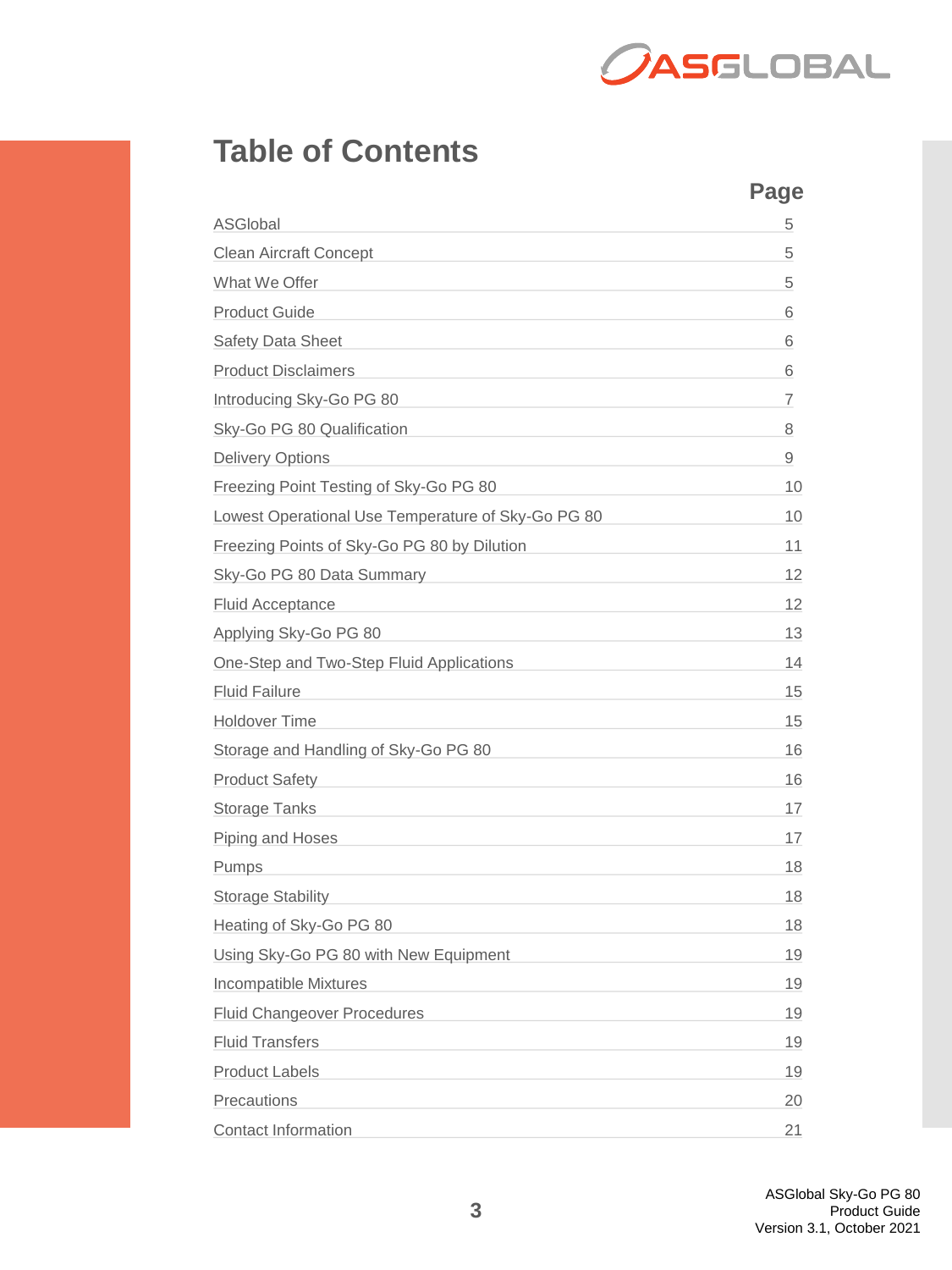

*This page is intentionally left blank.*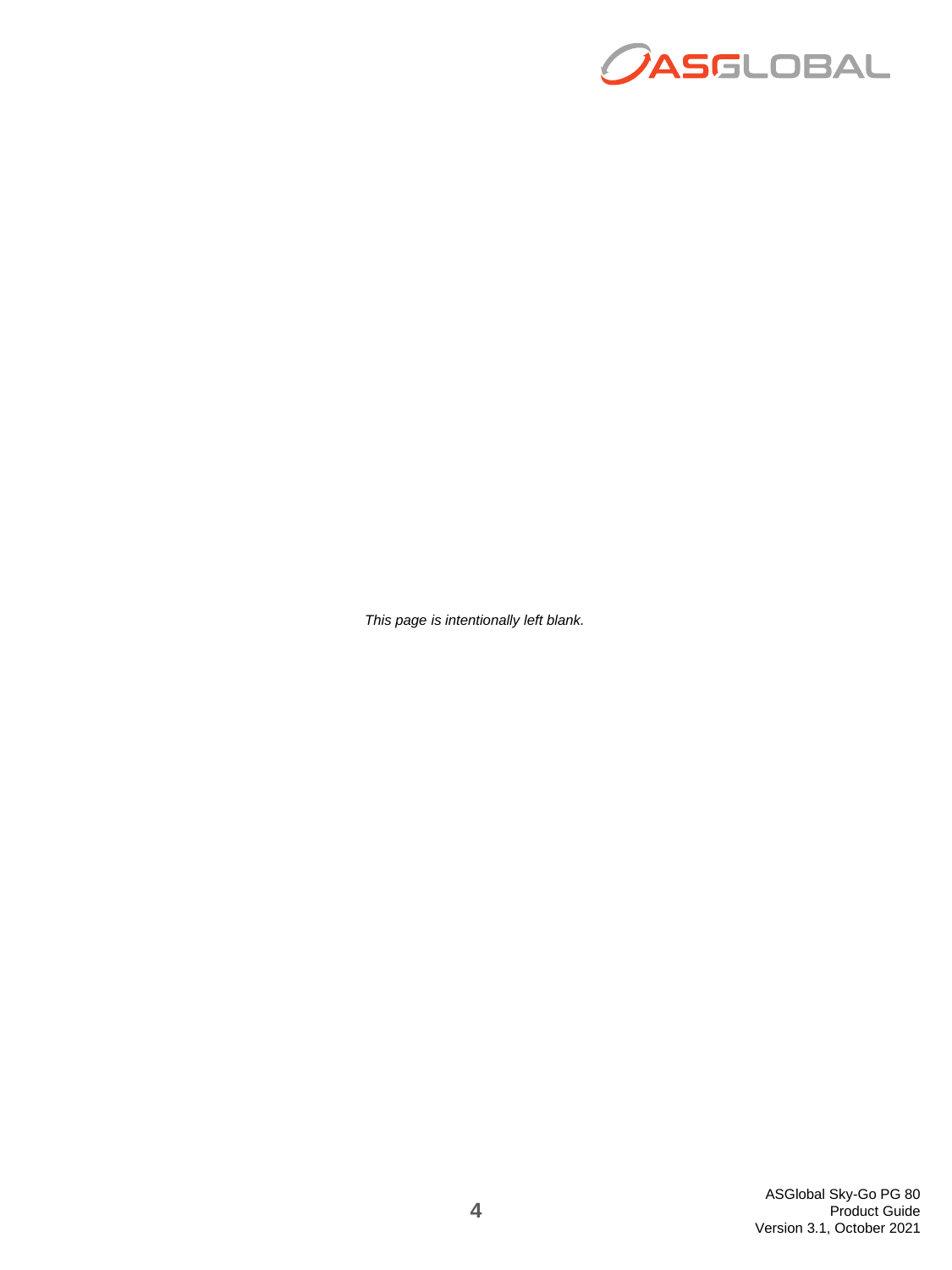

# **ASGlobal**

ASGlobal is a worldwide organization with offices located in Canada and the European Union and with partners and team members all over the globe. We are a small but trusted name in aviation specialty chemicals with a strong focus on aircraft and airport winterization products. Whether in support of our airline, airport or aviation ground service company customers, we take great pride in our unique world-class customer service approach as the foundation of the growth of our North American customer base along with multiple footprints in Europe.

Our team of experts has over two decades of experience in the aviation industry, challenging the status quo to ensure that our partners receive optimal solutions and the most cost-effective products possible.

## **Clean Aircraft Concept**

The Clean Aircraft Concept was established by global aviation regulators to ensure that the takeoff of aircraft is prohibited when snow, ice, slush or frost is adhering to wings, tails, control surfaces, propellers, engine intakes and other critical surfaces of the aircraft. To this end, industry standards and robust procedures for all aspects of ground de/anti-icing operations have been developed by the global industry to ensure that aircraft are de/anti-iced on the ground prior to departure. The most common approach for de/anti-icing aircraft in winter operations is glycol-based fluid such as our Sky-Go PG 80 Type I fluid.

#### **What We Offer**

ASGlobal is uniquely positioned as a producer and distributor of aircraft de/antiicing fluids, runway deicing fluids and aircraft lavatory fluids. Our aircraft de/antiicing fluids are available in either Ethylene Glycol (EG) or Propylene Glycol (PG) formulation, depending on the geographical location of the customer.

Our fluids allow for the safe and efficient departure of customer aircraft in challenging and unpredictable winter operating conditions, when used in collaboration with a comprehensive ground de/anti-icing program.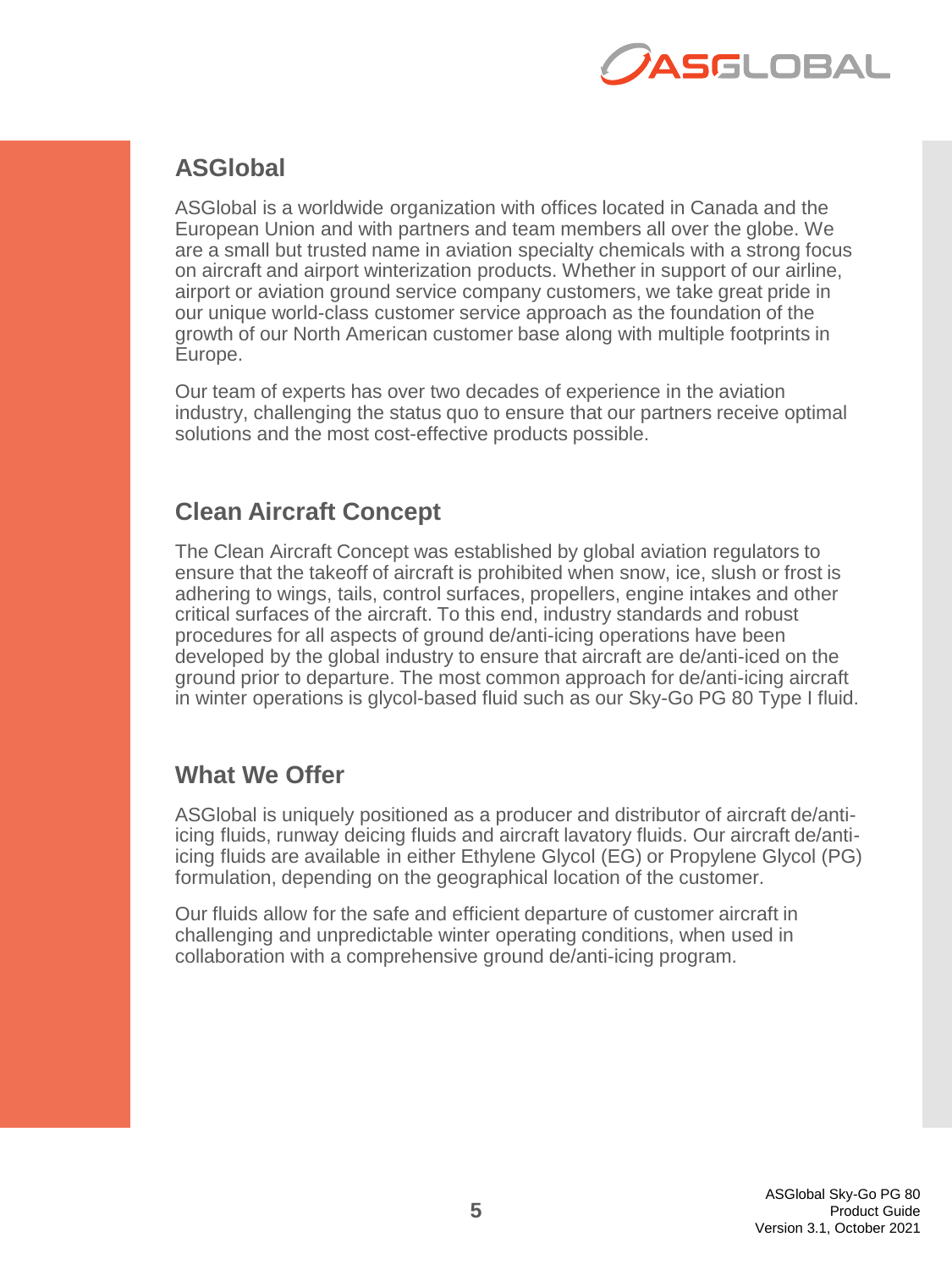

#### **Product Guide**

This Product Guide contains details and general guidance for the handling, storage and operational use of Sky-Go PG 80 Type I de/anti-icing fluid.

This Sky-Go PG 80 Product Guide (Version 3.1) is dated October 2021 and shall remain current until a revision is issued. It is the responsibility of the user of Sky-Go PG 80 to verify the ASGlobal website and to ensure that the most recent version of the Product Guide is always employed. All previous versions of the Product Guide shall be removed from circulation and destroyed.

Customers using Sky-Go PG 80 shall always ensure that this Product Guide is made available to all personnel handling and employing Sky-Go PG 80, and that all applicable information from this Product Guide is included within employee training programs and operational procedures, as required.

#### **Safety Data Sheet**

An associated Safety Data Sheet (SDS) has been provided along with this Product Guide. It is strongly recommended that users of Sky-Go PG 80 consult, read and understand the safety precautions provided within the SDS and comply with such measures while receiving, handling and/or using Sky-Go PG 80 fluid.

#### **Product Disclaimers**

ASGlobal does not guarantee, explicitly or implicitly, the properties of the Sky-Go PG 80 product or the suitability of the Sky-Go PG 80 product for a particular de/anti-icing operation or application. The user of Sky-Go PG 80 is therefore solely responsible for determining the suitability of the Sky-Go PG 80 fluid for the intended application. The user of Sky-Go PG 80 is solely responsible for assuming all risk and liability in connection with the use of the Sky-Go PG 80 product.

Sky-Go PG 80 fluid is not a stand-alone deicing approach and must always be employed as part of a comprehensive aircraft ground de/anti-icing program developed based on industry standards such as SAE Aerospace Standard 6285 and specific procedures from the airlines and airframe manufacturers.

Only suitably trained and qualified personnel should be allowed to receive, handle, test and apply Sky-Go PG 80 fluids to aircraft. All relevant product information from this guide, such as product properties, fluid dilution charts, lowest operational use temperatures, handling considerations and fluid performance data shall be included within the user's internal personnel training programs.

The details contained within this Product Guide were based on information believed to be reliable at the time of publication and are intended to provide general guidance on this product and its usage. All references within this document to third-party information such as SAE standards and global regulations were correct at the time of publication of this Product Guide.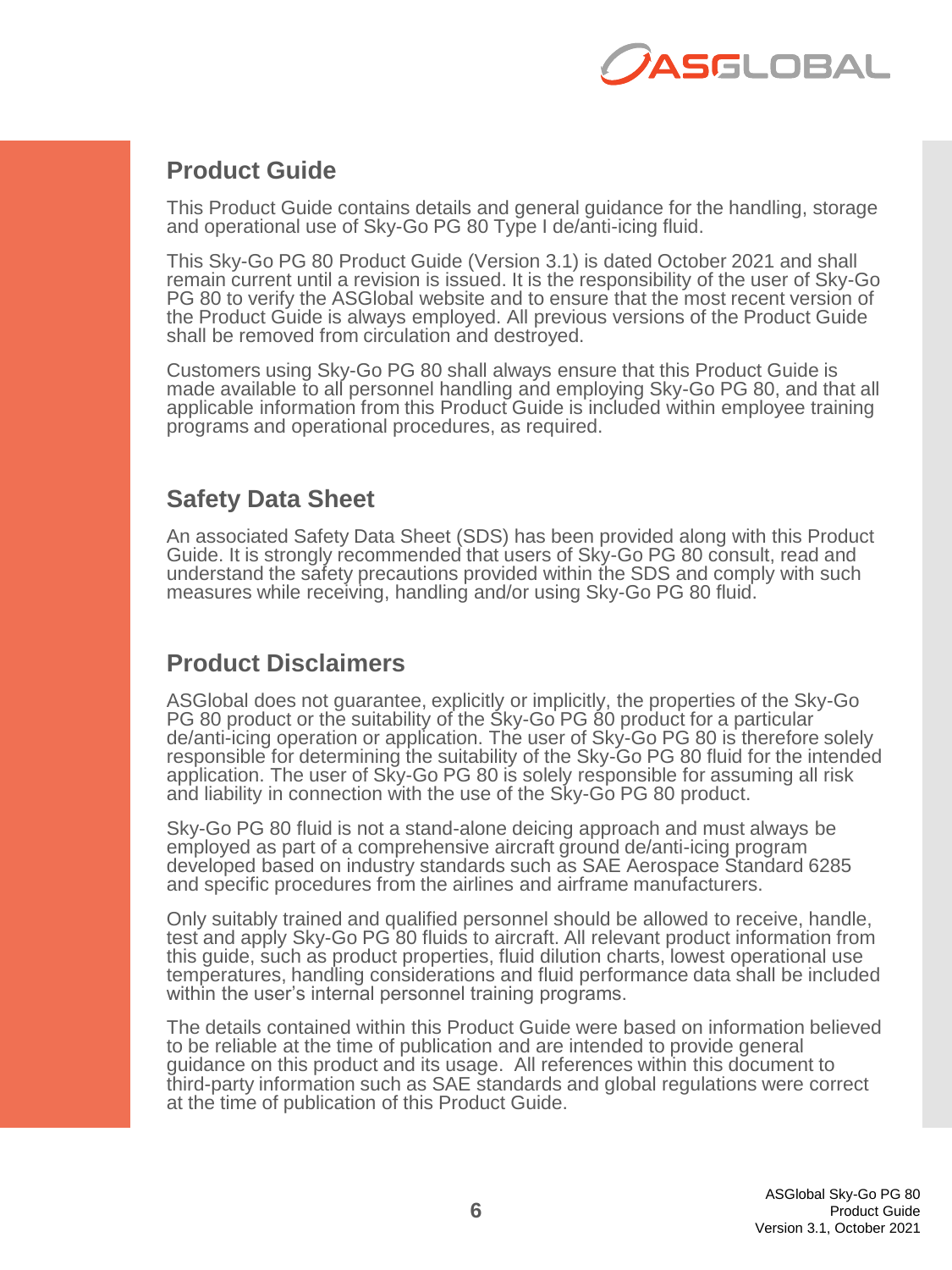

#### **Introducing Sky-Go PG 80**

Sky-Go PG 80 is a Type I aircraft ground de/anti-icing fluid that has been fully qualified in accordance with SAE Aerospace Material Specification (AMS) 1424/1.

Sky-Go PG 80 fluid is intended to be applied heated (60°C to 82°C or 140ºF to 180ºF) to aircraft surfaces to melt, dislodge or remove any snow, ice, frost or slush from aircraft surfaces either during active freezing precipitation events or after such events. Sky-Go PG 80 can be used in one-step deicing operations or two-step de/anti-icing operations.

Sky-Go PG 80 Type I de/anti-icing fluid is a Propylene-Glycol based fluid containing water, corrosion inhibitors, surfactants and orange dye.

Sky-Go PG 80 is available in either concentrated or diluted ready-to-use format.

Sky-GO PG 80 must **NEVER** be applied to aircraft surfaces in its concentrated form and shall always be mixed with a suitable amount of water before use to make an aqueous deicing solution with the desired freezing point. For more details on how to safely dilute Sky-Go PG 80, please refer to the *Freezing Points of Sky-Go PG 80 by Dilution* table on Page 11 of this Product Guide.

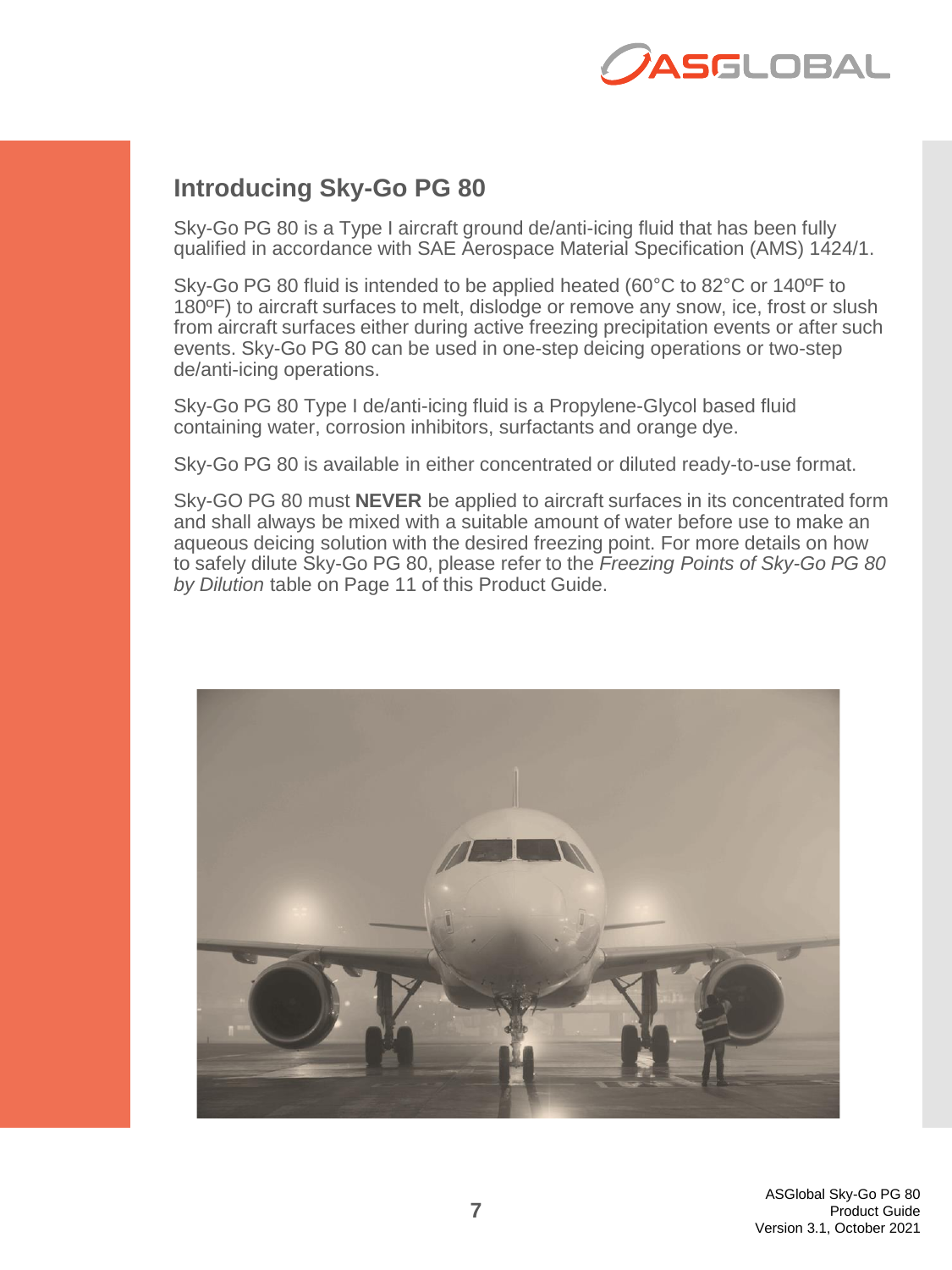

#### **Sky-Go PG 80 Qualification**

Sky-Go PG 80 Type I fluid has undergone extensive testing as per the requirements in SAE AMS 1424/1, including physical property testing, material compatibility testing, environmental performance testing, aerodynamic elimination testing and anti-icing performance testing. Sky-GO PG 80 is a fully qualified fluid that has met or exceeded all requirements identified within SAE AMS 1424/1.

All work to qualify Sky-Go PG 80 to the requirements of SAE AMS 1424/1 was performed by accredited independent laboratories. A copy of the full Fluid Qualification Report for Sky-Go PG 80 can be obtained directly from ASGlobal upon request.

Sky-Go PG 80 Type I is Qualified as a Type I fluid by Anti-Icing Materials International Laboratory (AMIL).

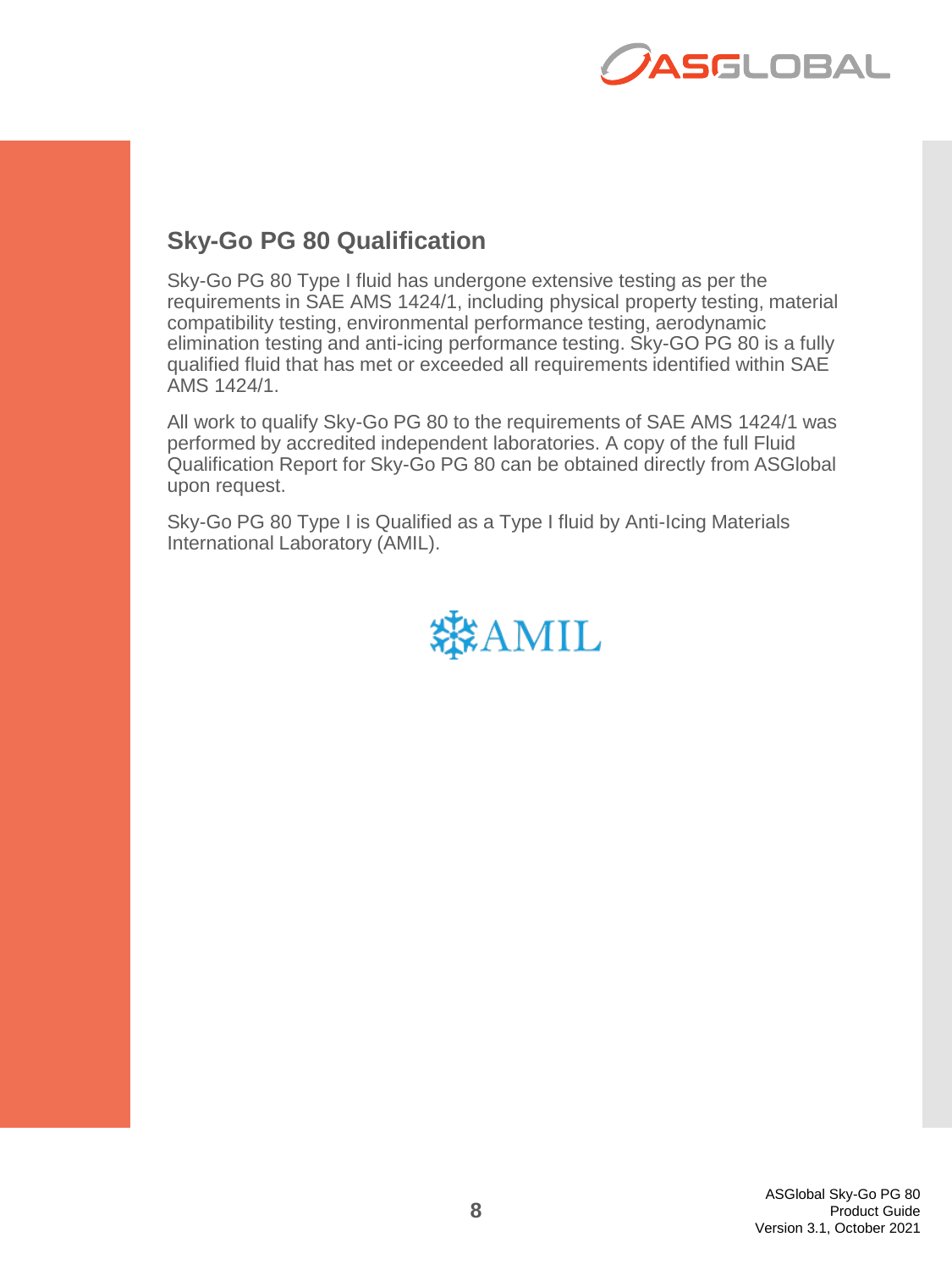

# **Delivery Options**

Sky-GO PG 80 Type I de/anti-icing fluid is available in the following delivery options:

#### **For Canada and Europe:**

- ~19,000 Liters per tanker truckload
- ~22,000 Liters per ISO tank
- Totes ~1,000 Liters each
- Drums ~208 Liters each

#### **For the United States:**

- ~5,000 Gallons per tanker truckload
- ~6,000 Gallons per ISO tank
- Totes 265 Gallons each
- Drums 55 Gallons each

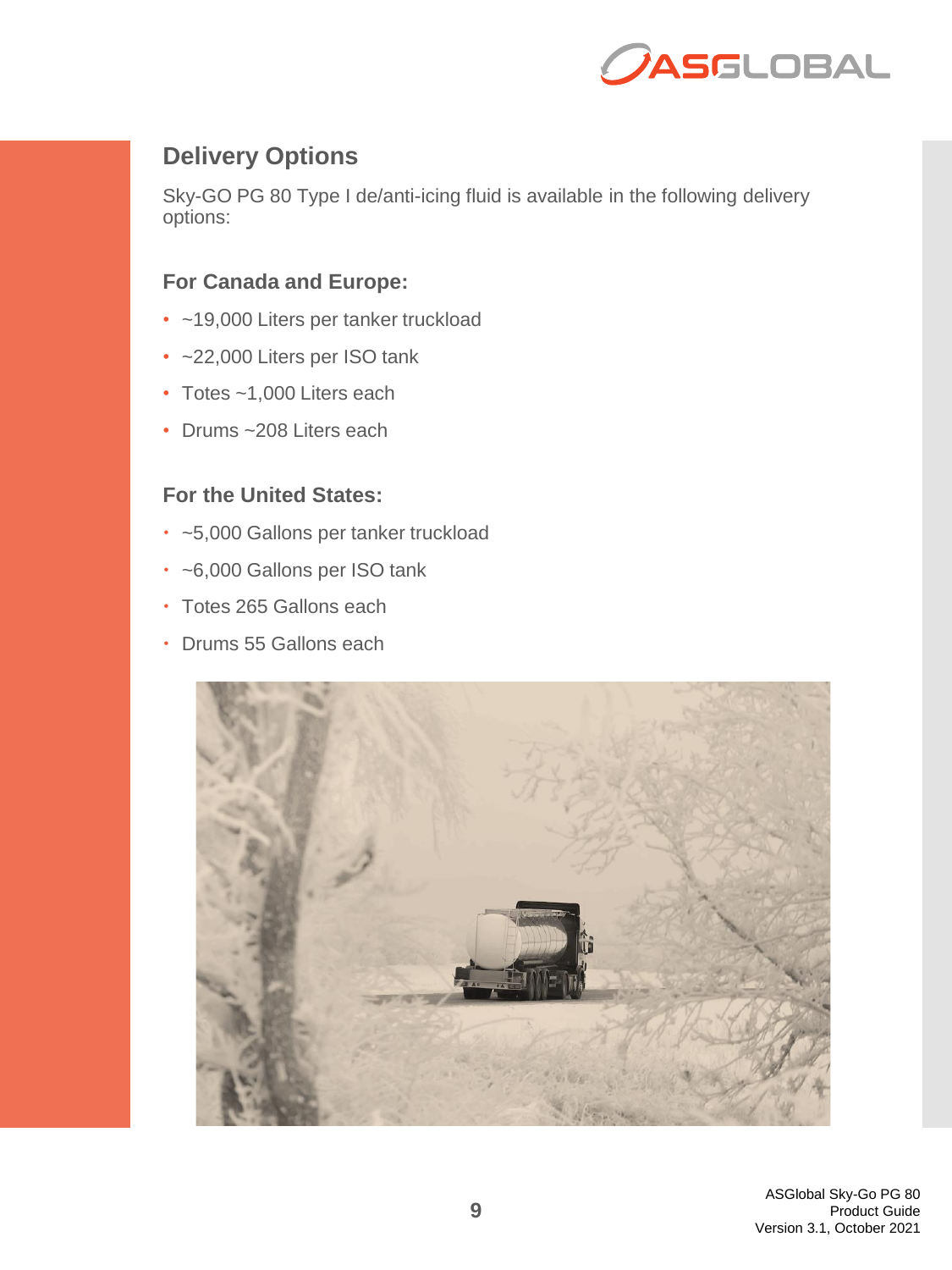

## **Freezing Point Testing of Sky-Go PG 80**

The freezing point of a de/anti-icing fluid is the temperature at which the fluid will freeze on aircraft surfaces.

Sky-Go PG 80 fluid used in winter operations shall be tested by the user daily (or as required in approved ground de/anti-icing programs) to ensure that the freezing points of the fluid are appropriate for each spray application and that the Lowest Operational Use Temperature (LOUT) has not been exceeded.

Hand-held refractometers should be employed by the user to measure the refractive index of an aqueous solution of Sky-Go PG 80. The freezing point of the aqueous solution of Sky-Go PG 80 can then be determined for each refractive index measurement by consulting the *Freezing Points of Sky-Go PG 80 by Dilution* table on Page 11 of this Product Guide.

The user shall always ensure that all refractometers used in operations are suitable for the intended use and that refractometers are properly calibrated and maintained, and that all functional tests (such as zeroing the refractometer) are performed daily or as per manufacturer and/or customer de/anti-icing program requirements. For details on suitable refractometers for Sky-Go PG 80, the user should contact ASGlobal.

#### **Lowest Operational Use Temperature of Sky-Go PG 80**

SAE Aerospace Standard (AS) 6285 defines a Type I fluid's LOUT as the higher (warmer) temperature of:

- The lowest temperature at which the fluid meets the aerodynamic acceptance test (determined in accordance to SAE AS 5900) for a given type of aircraft rotation speed (high-speed or low-speed); and
- The freezing point of the fluid plus the required freezing point buffer of 10ºC  $(18^{\circ}F)$ .

Sky-Go PG 80 has undergone extensive aerodynamic acceptance and fluid freezing point testing as part of the qualification process for SAE AMS 1424/1. For high-speed ramp aircraft (greater than 100 knots of rotation speed) the LOUT is -31.5ºC.

The LOUT shall always be respected and Sky-Go PG 80 shall never be applied to aircraft surfaces below the LOUT.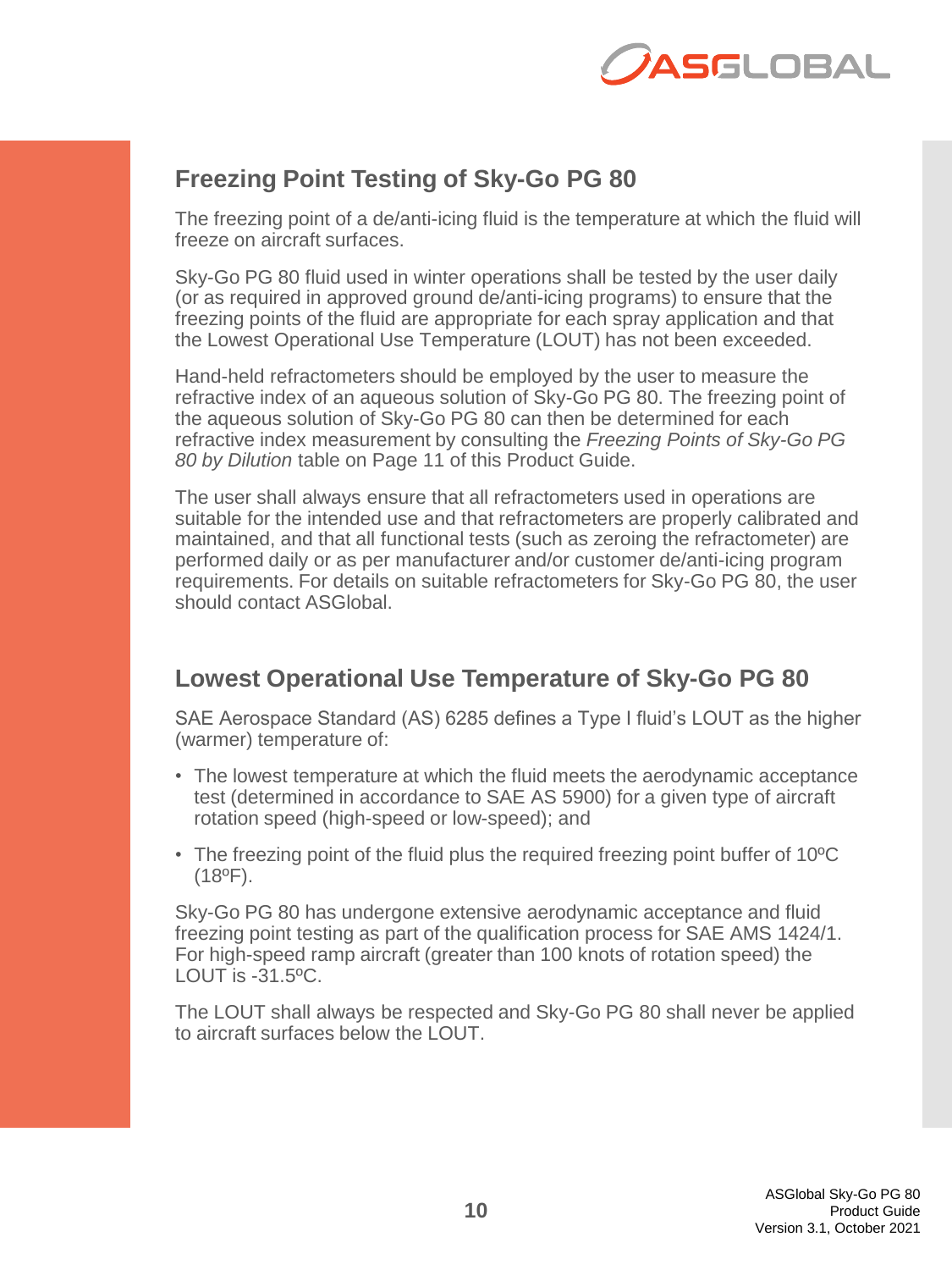

#### **Freezing Points of Sky-Go PG 80 by Dilution**

Prior to use, Sky-Go PG 80 fluid must be diluted water to create an aqueous solution with a suitable freezing point and LOUT, as per the table below. The freezing point, LOUT and dilution for any aqueous solution of Sky-Go PG 80 can be determined using this table for any refractive index measurement.

The user should always round down if a refractive index measurement does not correspond directly to that in the table, to be conservative. For example, if the user obtained a 1.379 refractive index measurement using a refractometer and wanted to determine the freezing point of Sky-Go PG 80 fluid using the table below, the user would employ the 1.3789 refractive index measurement, and therefore determine that the freezing point is -30ºC for this aqueous solution.

| <b>Dilution</b><br>Sky-Go PG 80<br>/ Water | <b>Refractive</b><br><b>Index</b> | <b>Freezing</b><br>Point (°C) |            | <b>LOUT by Rotation</b><br>Speed (°C) |
|--------------------------------------------|-----------------------------------|-------------------------------|------------|---------------------------------------|
| (Vol:Vol)                                  | $(+/-0.0015)$                     |                               |            | $<$ 100 Kts $  >$ 100 Kts             |
| 100:00                                     | 1.4191                            | $-50$                         | DO NOT USE |                                       |
| 70:30                                      | 1.3870                            | $-45$                         |            | $-31.5$                               |
| 50:50                                      | 1.3789                            | $-30.5$                       |            | $-20.5$                               |
|                                            |                                   | 11                            |            | ASGlobal Sky-C<br>Produ               |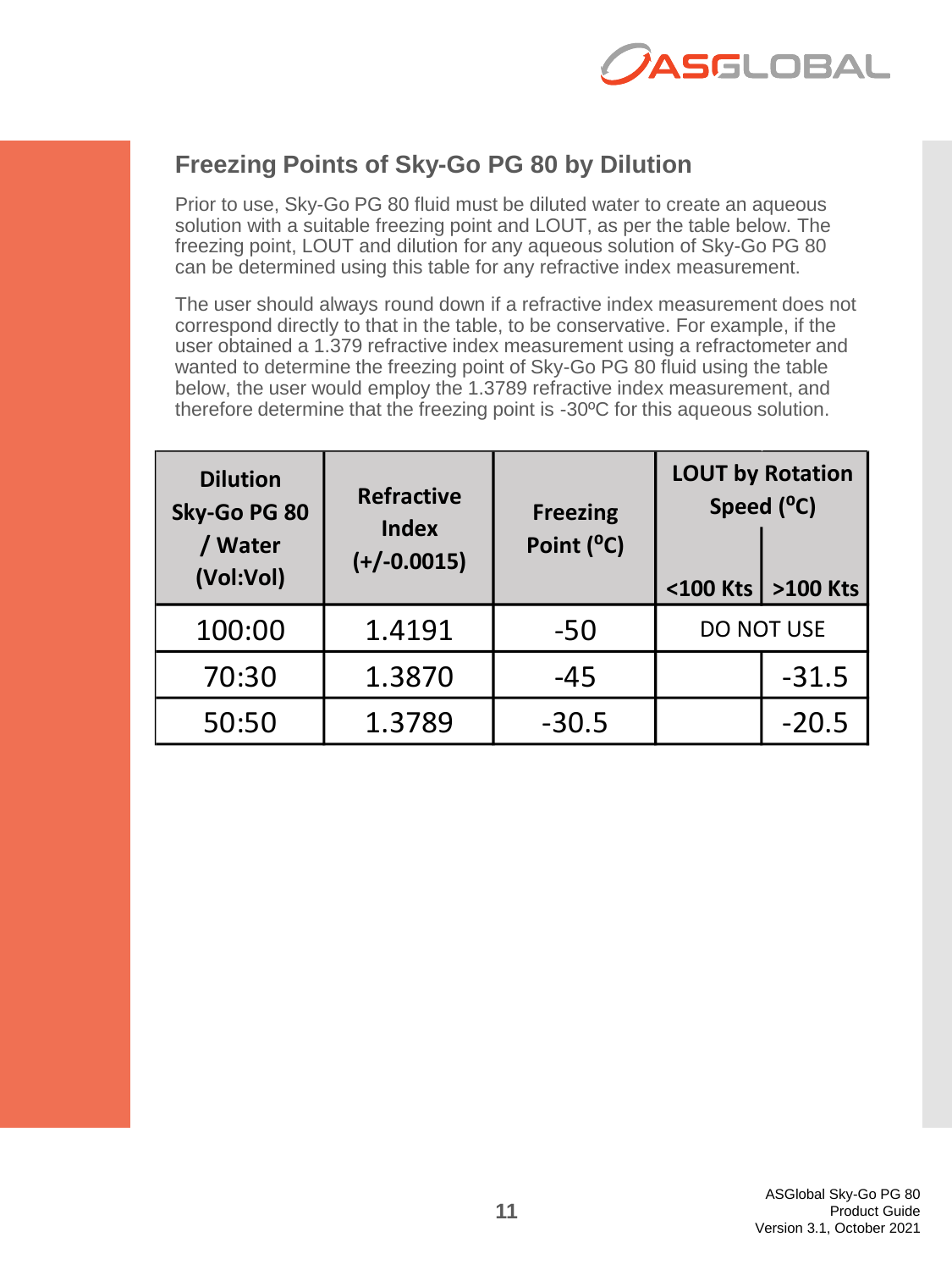

#### **Sky-Go PG 80 Data Summary**

A summary of physical, operational and performance data for Sky-Go PG 80 has been provided in the table below.

|   | Data                       | <b>Sky-Go PG 80 Concentrate</b> |
|---|----------------------------|---------------------------------|
| 1 | Qualification              | Conforms to SAE AMS 1424        |
| 2 | Colour                     | Orange                          |
| 3 | Appearance                 | Free of Suspended Matter        |
| 4 | Dilution                   | Must be Diluted Prior to Use    |
| 5 | <b>Freezing Point</b>      | $-50^{\circ}$ C                 |
| 6 | Refractive Index @ 20 (°C) | 1.4191                          |
|   | рH                         | $8.3 - 9.3$                     |

#### **Fluid Acceptance**

Users of Sky-Go PG 80 fluid shall ensure that a robust and consistent procedure for fluid acceptance is employed and that only duly trained personnel perform fluid acceptance duties.

Prior to accepting fluids, the receiver shall ensure that all shipping documents and product labels clearly identify the Sky-Go PG 80 fluid and that a Certificate of Analysis for the fluid has been provided. All seals and caps on the shipping vessels shall be intact as required.

The user shall always verify that the Sky-Go PG 80 fluid received complies with the provided Certificate of Analysis and that specific data related to the received shipment be recorded and retained, as per SAE standards and customer de/anti-icing programs. Fluid samples should also be collected and retained.

If any pertinent information is not provided or if any test results are out of range, the user should not accept the fluid shipment and should contact ASGlobal immediately.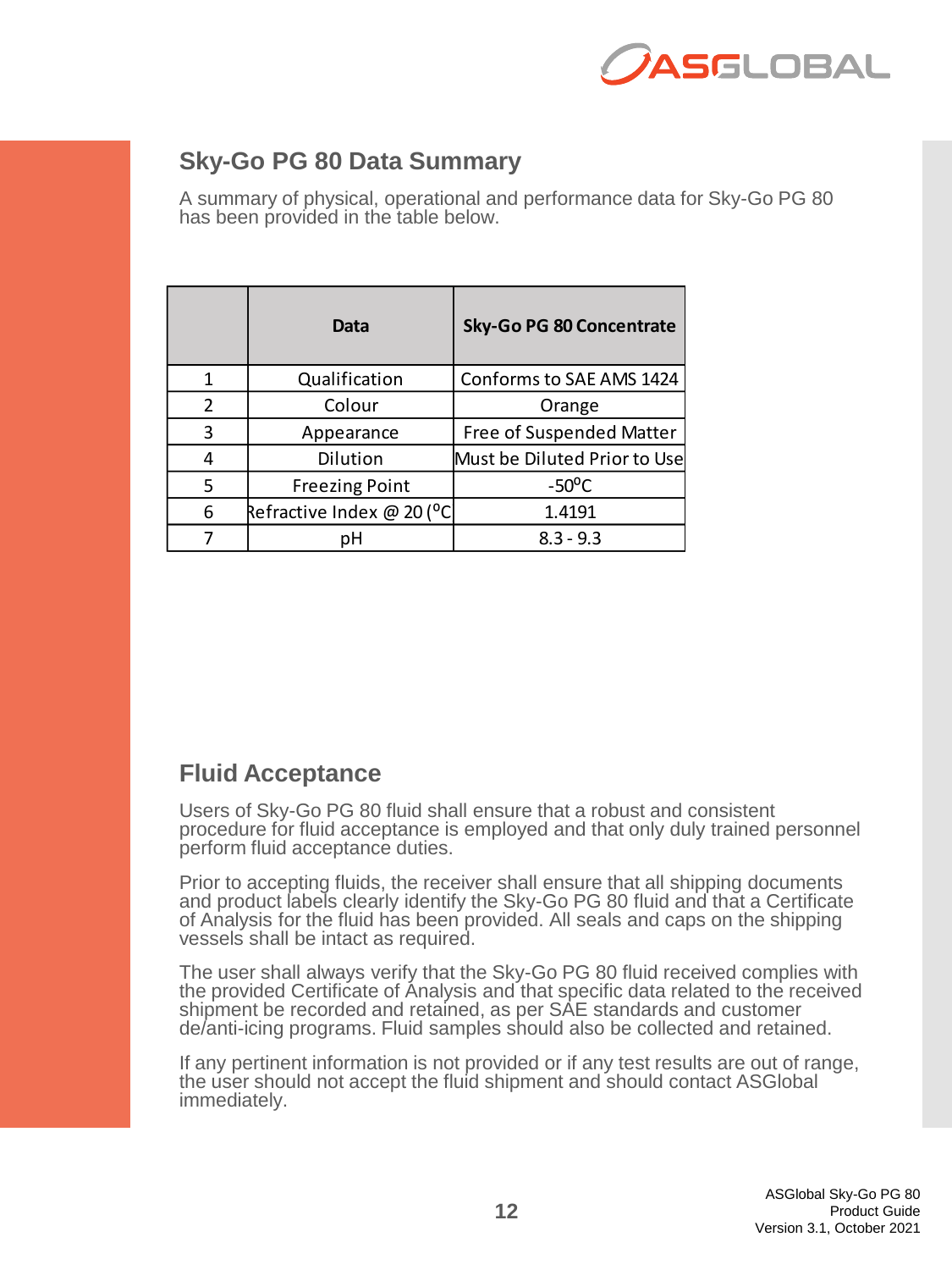

#### **Applying Sky-Go PG 80**

The responsibility for ensuring that de/anti-icing operations with Sky-Go PG 80 comply with airframe manufacturer requirements, customer de/anti-icing programs, regulatory requirements, environmental considerations and SAE standards resides solely with the user of the product. As such, the fluid application information contained within this Product Guide shall be considered as additional information only.

The user shall also ensure that only properly trained personnel apply Sky-Go PG 80 fluids in accordance with applicable customer de/anti-icing programs.

To ensure optimal performance, Sky-Go PG 80 should be heated to 60ºC to 82ºC (140ºF to 180ºF) at the nozzle and should be applied with a high-velocity flow rate and concentrated spray pattern to melt, dislodge and wash away frozen contamination types such as snow, ice and slush from aircraft surfaces. It is a combination of the heat and hydraulic pressure that effectively deices aircraft surfaces in these conditions. For smaller amounts of contamination such as frost, a wider spray pattern and lower flow rate may be sufficient to effectively deice aircraft surfaces. In all cases and for all contamination types, fluid application temperatures, application pressures and operational procedures shall conform with airframe manufacturer requirements, to avoid causing harm or damage to the aircraft.

Each airframe manufacturer identifies the surfaces that can be treated with deicing fluids. Spray diagrams for common aircraft types are included in SAE AS 6286 and customer de/anti-icing programs. The user of Sky-Go PG 80 shall always comply with the guidance and restrictions provided in the aircraft spray diagrams and should be aware of all no-spray zones. In the event that the user of Sky-Go PG 80 is unfamiliar with the airframe being deiced or has questions about where Sky-Go PG 80 can be applied to such aircraft, the user should discuss the de/anti-icing operation with the flight crew or consult the air carrier de/anti-icing program or SAE AS 6286.

Sky-Go PG 80 fluids should always be applied to aircraft surfaces from a close yet safe distance, as per minimum distances for the deicing vehicle, bucket and nozzle included in applicable ground de/anti-icing programs. To prevent heat loss and therefore improve the deicing capabilities of Sky-Go PG 80 fluid the distance between the spray nozzle should be minimized. To prevent pressure damage when applying Sky-Go PG 80 using concentrated nozzle setting and high flow rate, all fluids should be applied at a 45-degree angle relative to the aircraft surfaces.

The freezing point of Sky-Go PG 80 fluid used in one-step deicing operations or two-step de/anti-icing operations must be at least 10ºC (18ºF) below the ambient air temperature. The second-step application must be completed as quickly as possible after the first step has been completed, or within a maximum of three minutes, to prevent re-freezing of the first-step fluid. As aircraft surfaces could potentially be cold-soaked and therefore be below ambient temperature, a deicing fluid with an even lower freezing point should be considered.

For deicing purposes, Sky-Go PG 80 should be applied heated to aircraft surfaces in sufficient quantity to completely remove all frozen deposits as per SAE standards, regulations and customer de/anti-icing program requirements.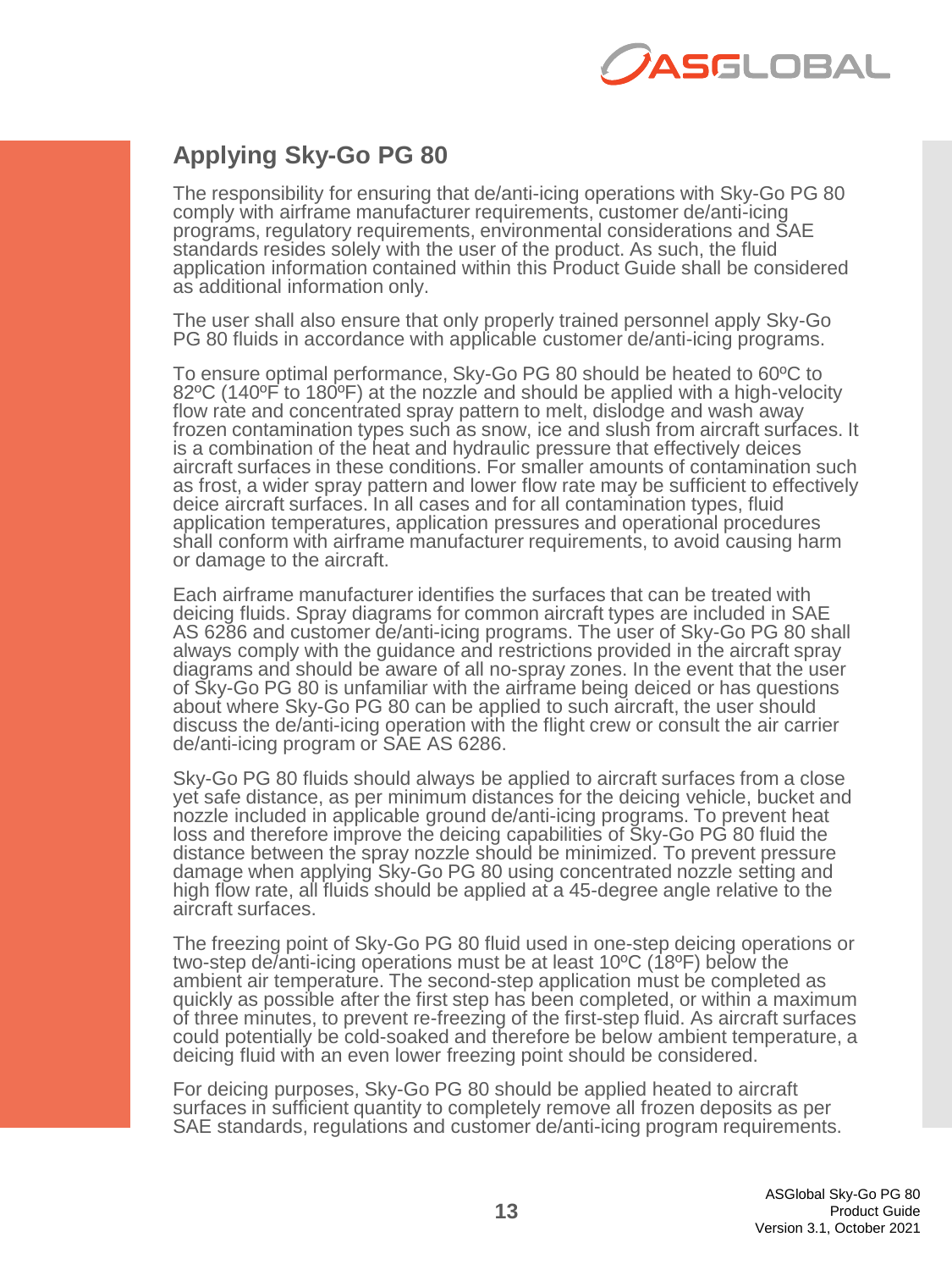

#### **One-Step and Two-Step Fluid Applications**

In a one-step deicing operation, frozen deposits are removed from aircraft surfaces using heated Sky-Go PG 80 fluid. The fluid needs to be applied at a suitable concentration and in sufficient quantity to properly deice all surfaces, leaving no adhering contamination on the aircraft following completion of the application. All aircraft surfaces shall be properly inspected by the user of Sky-Go PG 80 as per SAE standards, regulations and customer de/anti-icing programs.

A one-step operation is typically performed only in periods where where winter precipitation has ceased and no fluid holdover time is required. If holdover time is required or the operation is taking place in active precipitation conditions, the user should employ a two-step de/anti-icing process.

A two-step process is typically employed when aircraft surfaces are contaminated and active precipitation is falling or is expected to begin prior to the departure of the aircraft. In this case, deicing would be completed with Sky-Go PG 80 in the first step, but then would be immediately followed up with an anti-icing application of Sky-Go PG 80 or a suitable SAE Type II, Type III or Type IV anti-icing fluid as a second step. The flight crew operating the aircraft is responsible for selecting the desired de/anti-icing process (one-step or twostep) and the desired fluid types.

In the first step of a two-step de/anti-icing operation, the user shall ensure that sufficient amounts of heated Sky-Go PG 80 Type I fluid are employed at a suitable concentration. All aircraft surfaces shall be properly cleaned in the first step and inspected by the user of Sky-Go PG 80 as per SAE standards, regulations and customer de/anti-icing programs to ensure that no contamination remains on treated surfaces.

In the second step of two-step operations, the user shall apply an anti-icing fluid to deiced surfaces within three minutes of the Type I spray.

As indicated above, Sky-Go PG 80 Type I fluid may be used in the second step of two-step operations, at the request of the flight crew. In such cases, and because Type I fluids have very limited holdover times in certain active precipitation conditions, two-step operations with Type I only should only be considered in active frost or very light precipitations conditions. When applied as an anti-icing fluid, Sky-Go PG 80 must be applied heated (60ºC to 82ºC or 140ºC to 180ºF), within three minutes of the deicing application, and in a minimum quantity of one liter per square meter on treated surfaces in the second step.

In most two-step de/anti-icing operations, after the application of heated Sky-Go PG 80 has been completed and all aircraft surfaces are clean, the user shall apply an unheated SAE Type II, Type III or Type IV fluid (as appropriate and as available) to the required aircraft surfaces within three minutes. The amount of anti-icing fluid applied shall be sufficient to displace the Type I fluid used in the first step and to provide a suitable and uniform layer of anti-icing fluid on treated surfaces. SAE AS 6286 and customer de/anti-icing programs provide guidance on minimum spray amounts for anti-icing fluids on specific airframes.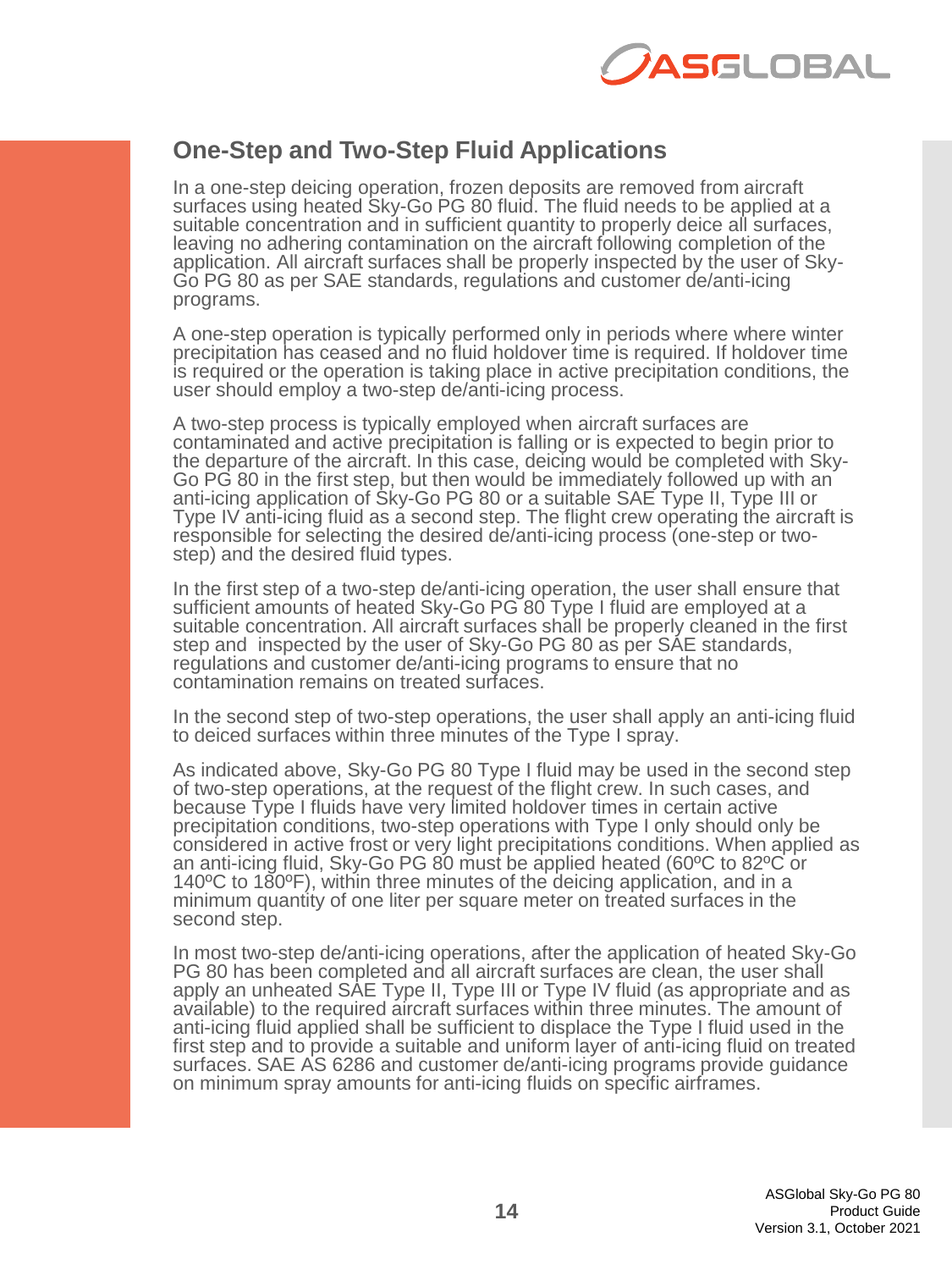

#### **Fluid Failure**

An aircraft ground de/anti-icing fluid has lost its effectiveness, and as such is considered to have failed, when it is no longer able to absorb, melt and shed contamination. Fluid failure can typically be determined by performing a visual or tactile inspection of treated aircraft surfaces. Some visual clues that a fluid has lost (or is in the process of losing) its effectiveness are a loss of fluid dye or a lack of uniformity in fluid dye across a treated surface, loss of gloss, snow or ice accumulation within the fluid layer, surface freezing, buildup of ice crystals in or on the fluid surface or the presence of slush.

When the user of Sky-Go PG 80 has determined that the fluid has lost or is in the process of losing its effectiveness, the flight crew shall be notified immediately and another complete deicing and anti-icing (if required) of the aircraft must be completed before it should be permitted to attempt to take off. A pre-takeoff check of the aircraft, or even a pre-takeoff contamination check, may be the only ways to determine that aircraft are free of any contamination.

Fluid failure recognition is an important part of user responsibilities and therefore all user personnel should be trained and qualified to conduct visual and tactile inspections and recognize the onset of fluid failure.

#### **Holdover Time**

The holdover time of an aircraft anti-icing fluid is defined as the estimated time that an anti-icing fluid is effective in preventing frost, ice, slush or snow from adhering to treated surfaces. Holdover time is calculated as beginning with the final application of the anti-icing fluid and expiring when the fluid is no longer effective. Holdover times are published in winter operations updates published annually by Transport Canada and the Federal Aviation Administration.

When using Sky-Go PG 80 as an anti-icing fluid in accordance with the regulator Type I holdover time tables, the Sky-Go PG 80 fluid must be heated (60ºC to 82ºC or 140ºF to 180ºF) and applied in a minimum quantity of one liter per square meter on required aircraft surfaces.

As an unthickened fluid, Sky-Go PG 80 provides only a limited holdover time protection in comparison to thickened anti-icing fluids (Type II, Type III, Type IV). In cases of active precipitation where the Type I holdover times will be exceeded, it is strongly recommended that thickened fluids be considered as the anti-icing fluid.

As part of the communication of the anti-icing code to the flight crew, users are required to provide the flight crew with a start of holdover time application. In one-step operations with Type I fluid, a start of holdover time should never be provided. The start of holdover time only applies to two-step operations.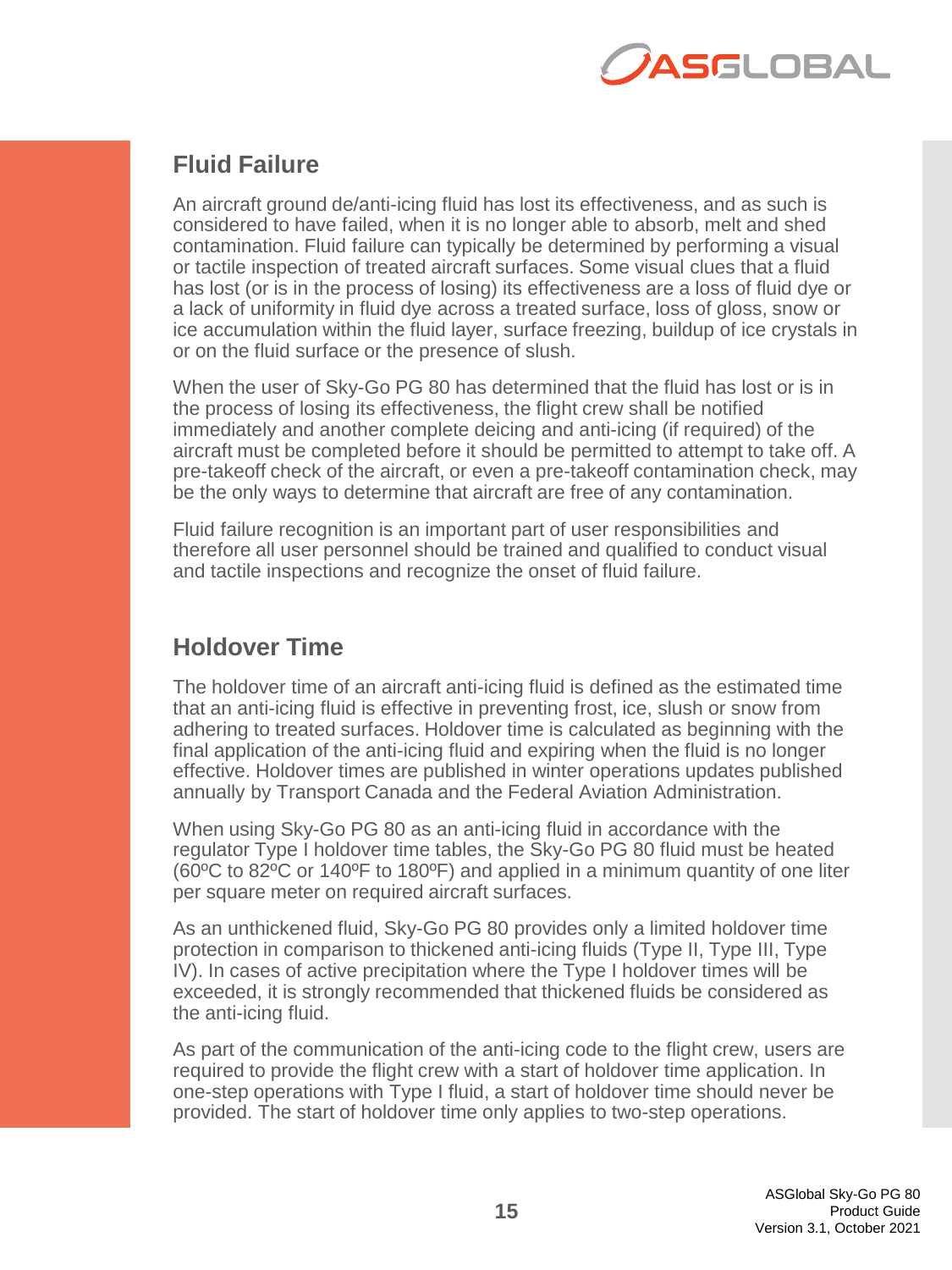

#### **Storage and Handling of Sky-Go PG 80**

The user should ensure that Sky-Go PG 80 is stored and handled correctly to maintain satisfactory fluid performance and to ensure that all sources of potential degradation are minimized.

#### **Product Safety**

The user shall always consult the SDS before handling Sky-Go PG 80 and ensure that the fluid is employed safely and in an environmentally responsible manner consistent with all applicable local procedures and regulations. It is the responsibility of the user of Sky-Go PG 80 to know, understand and adhere to all local procedures, regulations and restrictions on the use of glycol-based fluids in operations.

The user is responsible for ensuring that all employees, contractors and customers are supplied with pertinent information related to the safe use of the Sky-Go PG 80 product and that all employees tasked with handling and applying the fluids are properly trained to undertake these functions.

All fluids shall be stored responsibly as outlined in this Product Guide.

Areas where de/anti-icing operations occur can become contaminated with glycol-based fluids due to overspray or dripping and become slippery. The user should employ great caution when operating equipment in these areas and all personnel, flight crews or even passengers should exercise great caution if required to walk in areas exposed to these products. To prevent the spread of glycol-based fluids to other uncontaminated areas, personnel exposed to fluids on the ground should wipe their feet before entering aircraft, vehicles or buildings.

All runoff from de/anti-icing operations should be contained, collected and disposed of in accordance with federal, provincial/state, and local regulations and guidelines. As the requirements governing the collection and disposal of waste fluids from de/anti-icing operations can vary greatly from one location to the next, it is the sole responsibility of the user of Sky-Go PG 80 to understand and adhere to all applicable regulations and requirements.

To ensure responsible environmental management of glycol-based fluids used in aircraft ground de/anti-icing operations, users should maintain a Glycol Management Plan (GMP) for each station undertaking de/anti-icing activities and should include this plan within local operating procedures. The GMP would identify local roles and responsibilities related to de/anti-icing, acceptable areas for deicing operations, details on fluids employed, storage and handling procedures, methods to contain and dispose of effluent, glycol reporting procedures, emergency response plans in the events of spills or accidents and inventory control procedures, amongst other elements.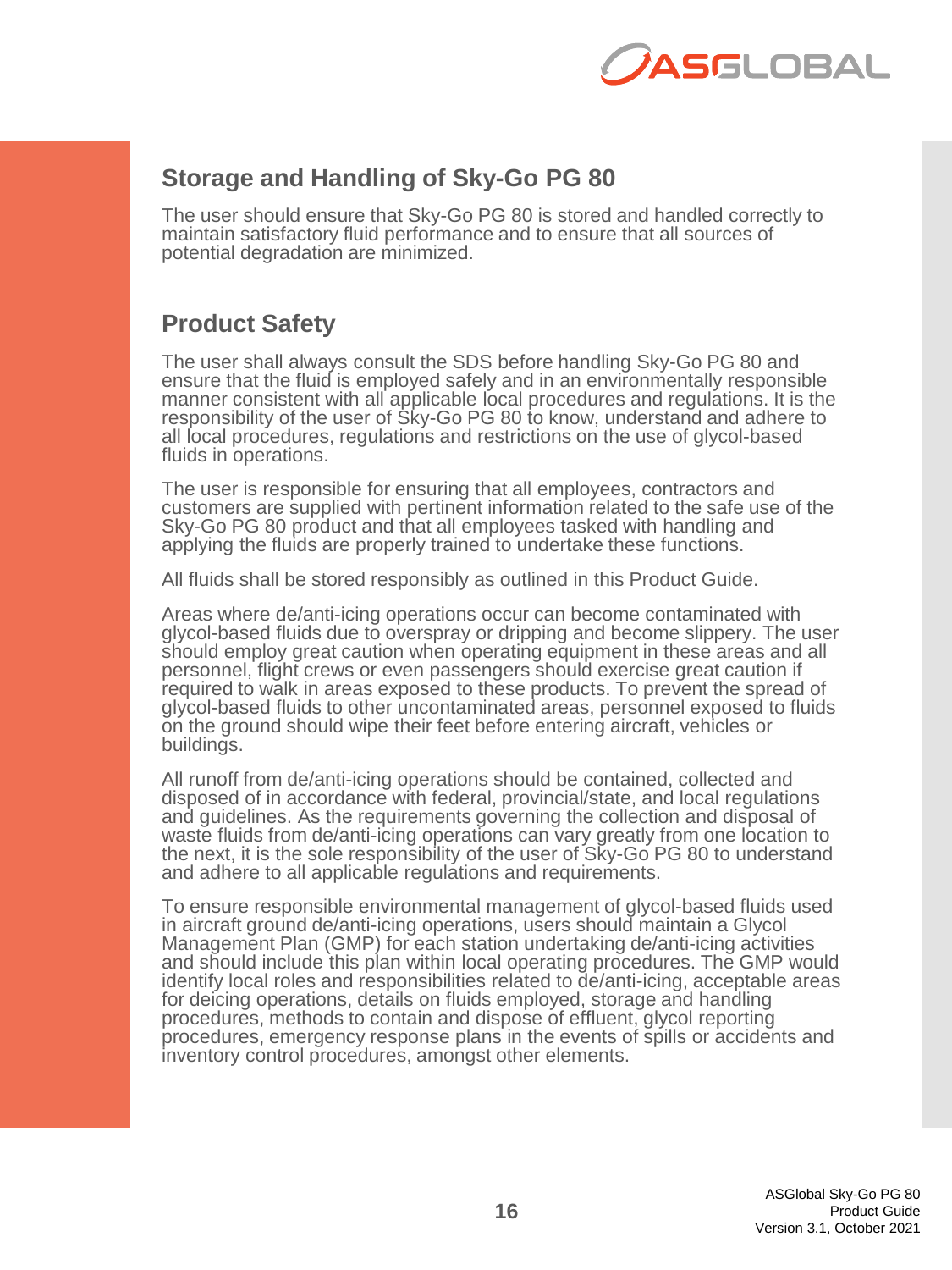

#### **Storage Tanks**

Bulk deliveries of Sky-Go PG 80 fluid should only be stored in structurally intact and well-maintained storage tanks. These storage tanks can be made from carbon steel, coated carbon steel, aluminum, stainless steel or light colored opaque high-density polyethylene. If the user intends to store Sky-Go PG 80 fluid in a tank made from material other than those identified above, the user should contact ASGlobal in advance of loading the fluid in such tanks.

All fluid tanks used to store de/anti-icing fluids should be inspected at least annually to ensure that no corrosion or contamination is present on the inside of the tanks. All records of tank inspections should be kept on file by the user for auditing purposes.

When Sky-Go PG 80 is supplied to the user in totes and/or drums, it is preferable for the totes and drums to be stored inside a dry building with all fill and drain ports protected against damage. Totes and drums should be kept away from direct heat sources and shielded from sunlight and fluorescent lights, as these are source of ultraviolet light, which may degrade fluid performance and quality. Totes and drums can also be covered to prevent exposure to ultraviolet light.

When stored in a proper manner, Sky-Go PG 80 is not corrosive and will not damage materials commonly used for storage tanks, pumps, fittings and transfer lines such as iron, carbon steel, aluminum, copper and stainless steel. Sky-Go PG 80 fluid is compatible with most elastomers used in gaskets, hoses and seals.

The user should avoid using dissimilar metals in contact with each other as galvanic action may occur, which may degrade Sky-Go PG 80 fluid in some cases and result in the possible formation of gels and light residues.

# **Piping and Hoses**

All piping and hoses used to supply Sky-Go PG 80 should be dedicated solely for use with this product and should be clearly labelled and color-coded as applicable. A minimum pipe or hose diameter of 8 centimeters (3 inches) is recommended.

Fixed piping can be made from various metals used in storage tank construction, so long as incompatibility issues are considered to prevent degradation of the fluid. All piping used for Sky-Go PG 80 should be well maintained by the user and the surfaces should be smooth with no sharp bends.

Flexible hoses used for Sky-Go PG 80 should be those approved for use with either petroleum-based products or chemical solvents. Hose fittings should be capped when not in use and stored off the ground to keep them free from contaminants.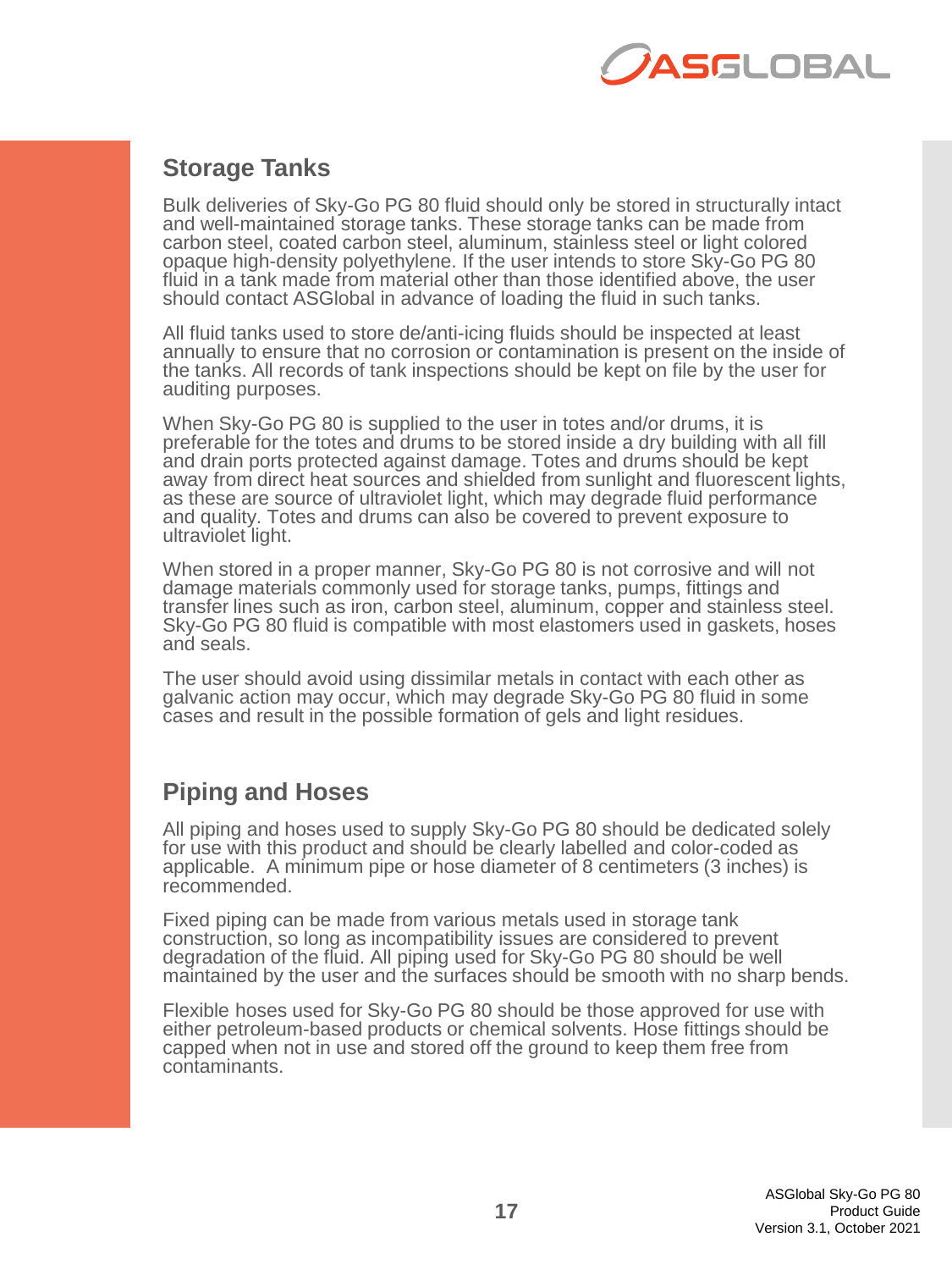

#### **Pumps**

Sky-Go PG 80 Type I fluid is a shear-stable fluid that can be transferred with various commercially available pump types such as gear pumps, centrifugal pumps, diaphragm pumps and progressive cavity pumps without affecting the fluid's quality or performance. The viscosity of Sky-Go PG 80 fluid increases with colder temperatures, and therefore more powerful pumps may be required as the temperature decreases.

#### **Storage Stability**

If the user adheres to strict guidelines for the proper storage of Sky-Go PG 80 fluid, the shelf life of Sky-Go PG 80 will exceed one year under normal ambient conditions.

Periodic testing of Sky-Go PG 80 fluid is required to ensure that the fluid quality is within specifications and the fluid is still acceptable for use. At a minimum, Sky-Go PG 80 fluid in user storage tanks shall be tested for quality prior to the onset of each deicing season. This testing shall include, at a minimum, conformance to specifications for product identification and labeling, color, suspended matter, refractive index and pH. The user may also specify more frequent intervals for such quality tests, as required in internal de/anti-icing programs and/or as per customer requirements.

All Sky-Go PG 80 fluid not meeting specifications during periodic tests shall be quarantined and samples should be sent to ASGlobal for laboratory verification.

#### **Heating of Sky-Go PG 80**

All Sky-Go PG 80 fluids should ideally be stored be stored unheated, however to reduce heating time and increase operational flexibility when preparing for an aircraft deicing event, dilutions of Sky-Go PG 80 may be pre-heated to a maximum of 60ºC (140ºF) in heated standby storage in a storage tank or in a deicing vehicle. Users of Sky-Go PG 80 shall limit heating of the fluid to periods of deicing activity, as to avoid repetitive heating and cooling cycles on the fluid which may result in thermal degradation and increases in refraction measurements.

To ensure that Sky-Go PG 80 fluids are safe to use, the user shall ensure that fluid refraction is verified daily during the winter season as part of a robust and ongoing fluid quality program.

Sky-Go PG 80 concentrate shall not be stored heated or subjected to heating and cooling cycles.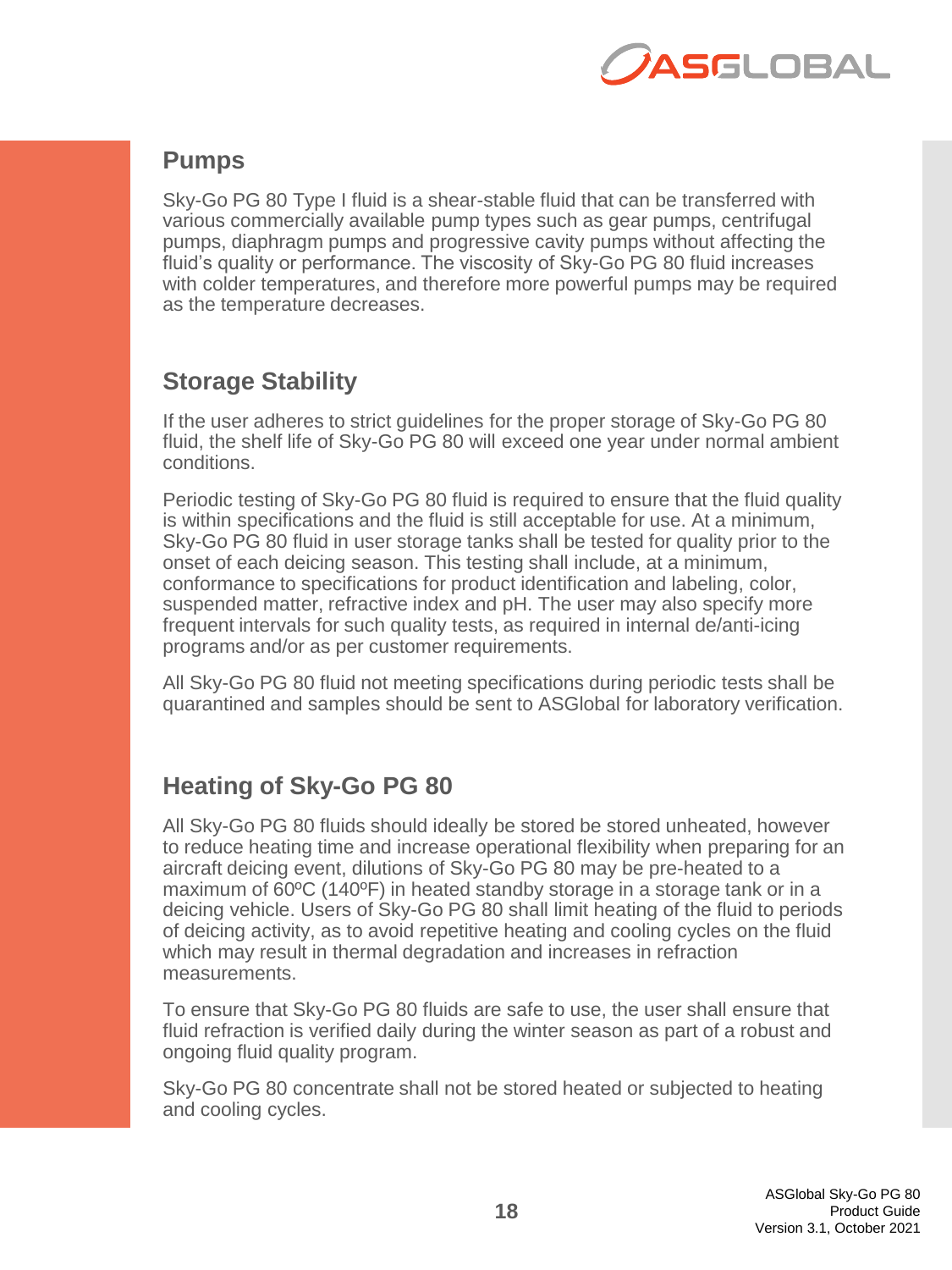

#### **Using Sky-Go PG 80 with New Equipment**

When Sky-Go PG 80 is slated for use in a new deicing vehicle, the user shall ensure that the vehicle is thoroughly cleaned prior to the introduction of the fluid. Anti-icing solutions placed in the vehicle for transport should thoroughly flushed and the fluid tanks and piping rinsed with water prior to loading Sky-Go PG 80 into the fluid tanks.

#### **Incompatible Mixtures**

Sky-Go PG 80 should not be mixed with any other deicing or anti-icing fluid.

#### **Fluid Changeover Procedures**

If the user is undertaking a fluid changeover from another fluid to Sky-Go PG 80, the user should communicate with ASGlobal in advance of the fluid changeover, to ensure that all precautions are taken to manage the fluid changeover process and maintain product integrity.

# **Fluid Transfers**

If transferring Sky-Go PG 80 fluids for any reason (ex: placing water in vehicle tanks for personnel training or for maintenance on deicing vehicle tanks), all vessels receiving a Sky-Go PG 80 transfer shall be thoroughly cleaned and flushed prior to the Sky-Go PG 80 fluid being loaded on the vessel. If the receiving tank already contains Sky-Go PG 80, the user should ensure that fluid is tested as required prior to transferring fluid from the tank to the receiving vessel. If the tank fluid was contaminated, the action of transferring the contaminated fluid to the receiving vessel would contaminate the fluid in this vessel. To minimize the risk of product contamination, the user should verify the labels on both the source and receiving vessels prior to the transfer of fluid.

#### **Product Labels**

All storage tanks and deicing vehicles housing Sky-Go PG 80 fluids shall be properly labeled to indicate the type of fluid in use. The user shall communicate with ASGlobal to obtain such product labels and shall ensure that they are properly affixed to tanks and vehicles.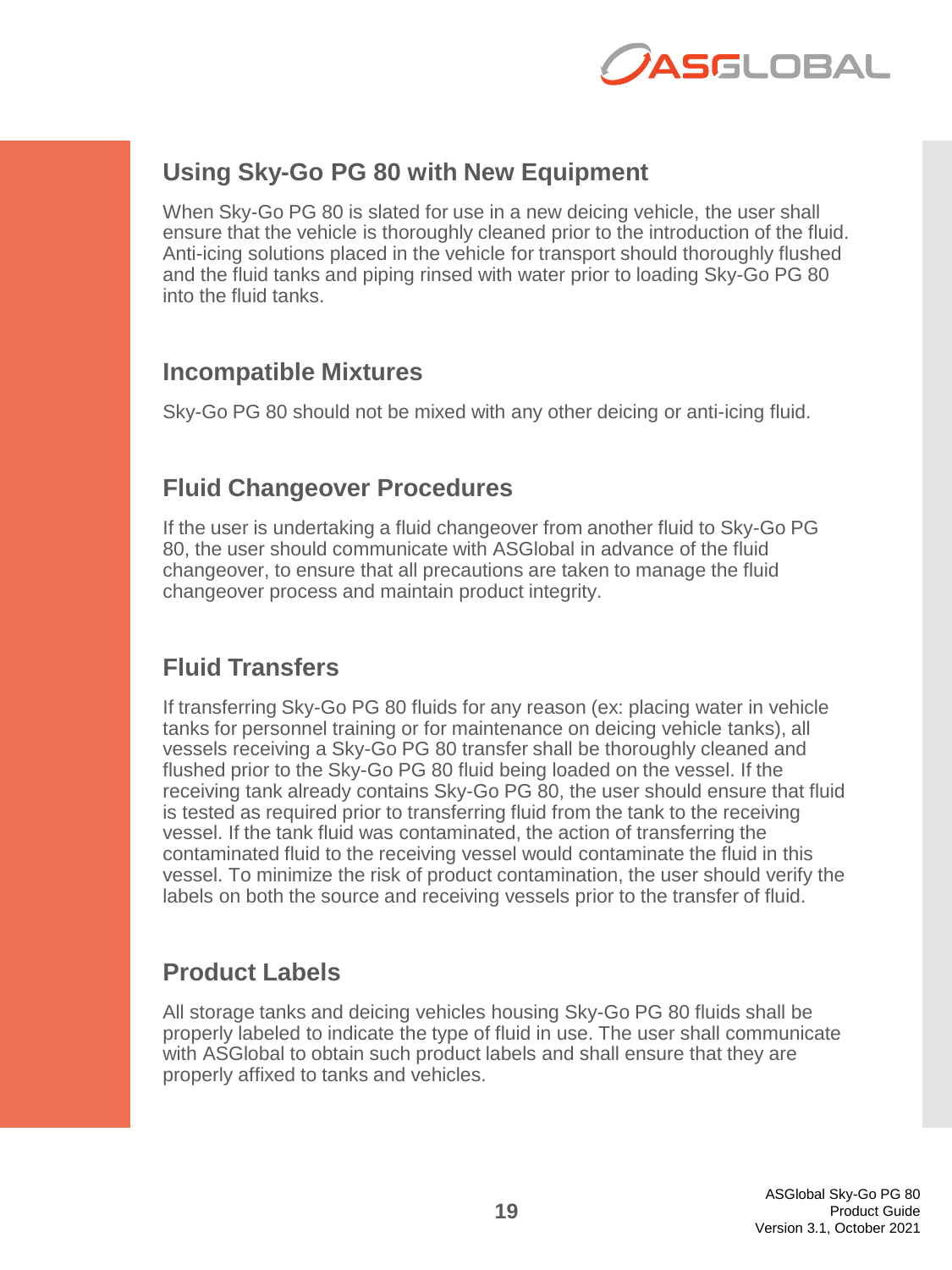

#### **Precautions**

- Sky-Go PG 80 concentrate should never be applied to aircraft surfaces. An aqueous deicing solution of Sky-Go PG 80 with a suitable LOUT shall be used in all cases.
- Sky-Go PG 80 fluid should be heated to 60ºC to 82ºC or 140ºF to 180ºF to deice aircraft surfaces.
- Sky-Go PG 80 fluid should never be applied unheated to aircraft surfaces.
- The user shall ensure that all personnel tasked with handling, testing and using Sky-Go PG 80 are properly trained and qualified.
- Sky-Go PG 80 fluid should not be applied on aircraft no-spray areas. The user should ensure that all personnel have access to no-spray diagrams for common aircraft types and that the spray restrictions related to these aircraft types are trained to personnel.
- Sky-Go PG 80 should not be used as antifreeze for vehicles or aircraft lavatories.
- Areas sprayed with Sky-Go PG 80 fluid may become slippery. The user should exercise great caution when walking or working in areas where the fluid has accumulated.
- Sky-Go PG 80 should not be used to de/anti-ice:
	- Helicopters (unless the use of Sky-Go PG 80 has been approved by the manufacturer)
	- Runways
	- Apron or ramp areas
	- Pavement
	- Sidewalks
	- Deicing vehicles or ground support equipment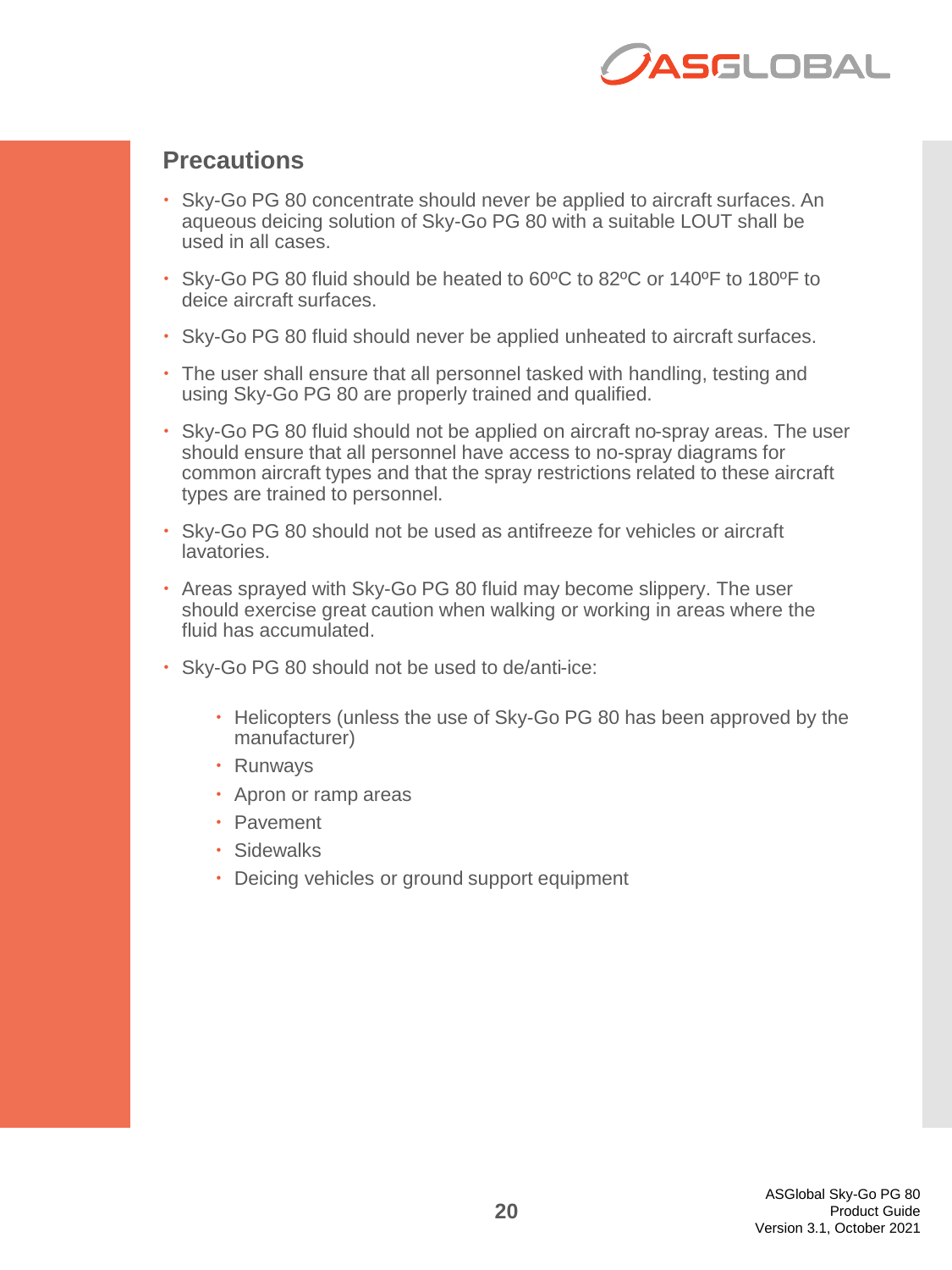

# **Contact Information**

ASGlobal LLC 2680 Matheson Blvd East Suite 102 Mississauga, Ontario Canada L4W 0A5 (905) 267-3433 [www.asglobal.biz](http://www.asglobal.biz/)